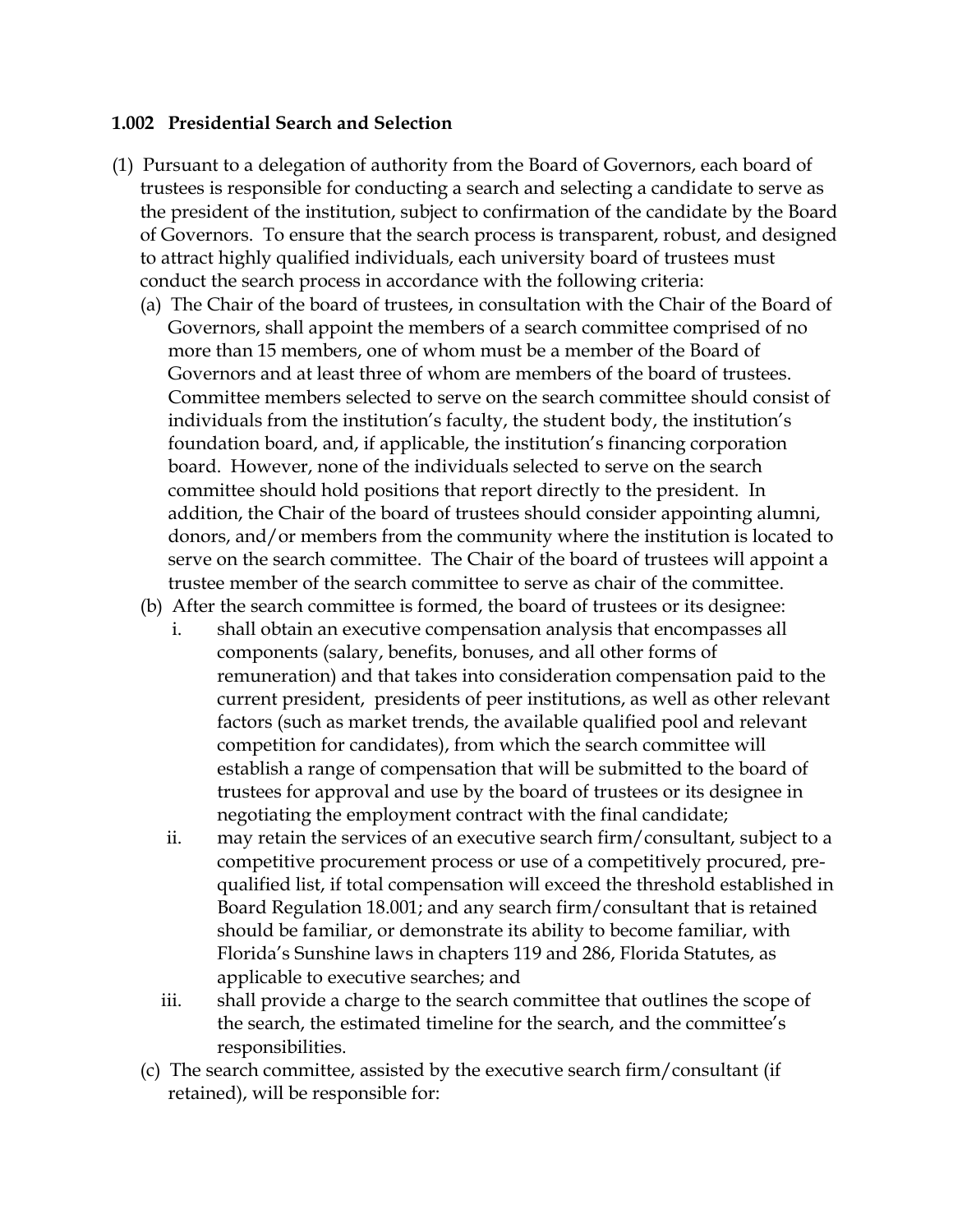- i. oversight of a webpage on the institution's website that includes a link to the home page for meetings of the search committee (notices, agendas and materials), updated lists of persons who have submitted applications, and information on the means of providing stakeholder input, which shall be maintained for purposes of transparency;
- ii. establishing a calendar of public events for the process as they are planned that takes into account the need to align the timing of the selection process with the estimated timeline specified by the board of trustees to the extent feasible, and meeting dates of the board of trustees, and of the Board of Governors for purposes of the confirmation process;
- iii. developing recommended position criteria that are consistent with the institution's mission, strategic plan and aspirational goals, which shall be approved by the board of trustees;
- iv. approving a marketing plan, that will be submitted to the board of trustees;
- v. identifying individuals who may apply, be nominated, or recruited, taking into consideration their experience, qualifications and leadership capabilities under the position criteria to produce a pool of qualified applicants;
- vi. vetting applicants by, at a minimum, ensuring that available public records and online resources are checked in order to narrow the pool of qualified applicants who will be invited to participate in interviews with the search committee and that the references of candidates to be referred to the board of trustees are thoroughly checked;
- vii. determining, under the position criteria, the applicants to be interviewed by the search committee and conducting those first applicant interviews; and
- viii. recommending an unranked list of applicants who are qualified under the position criteria to further the institution's mission, goals and priorities for on-campus meetings or forums with faculty, students, and other stakeholders and for consideration and on-campus interviews by the board of trustees. The search committee is required to submit more than two qualified applicants, selected by a majority vote of the search committee, to the board of trustees for consideration, other than in exceptional circumstances making fulfillment of this requirement infeasible. If more than one candidate is not coming forward, the board of trustees must be notified of the reason and may decline to act.
- (d) The board of trustees or its designee, with the assistance of the executive search firm/consultant (if retained), shall then be responsible for:
	- i. ensuring that at least a preliminary criminal, financial, education and professional background check is conducted for the candidates who are recommended by the search committee to interview with the board of trustees; ensuring that additional screening of those candidates is conducted by contacting other persons or entities that can provide additional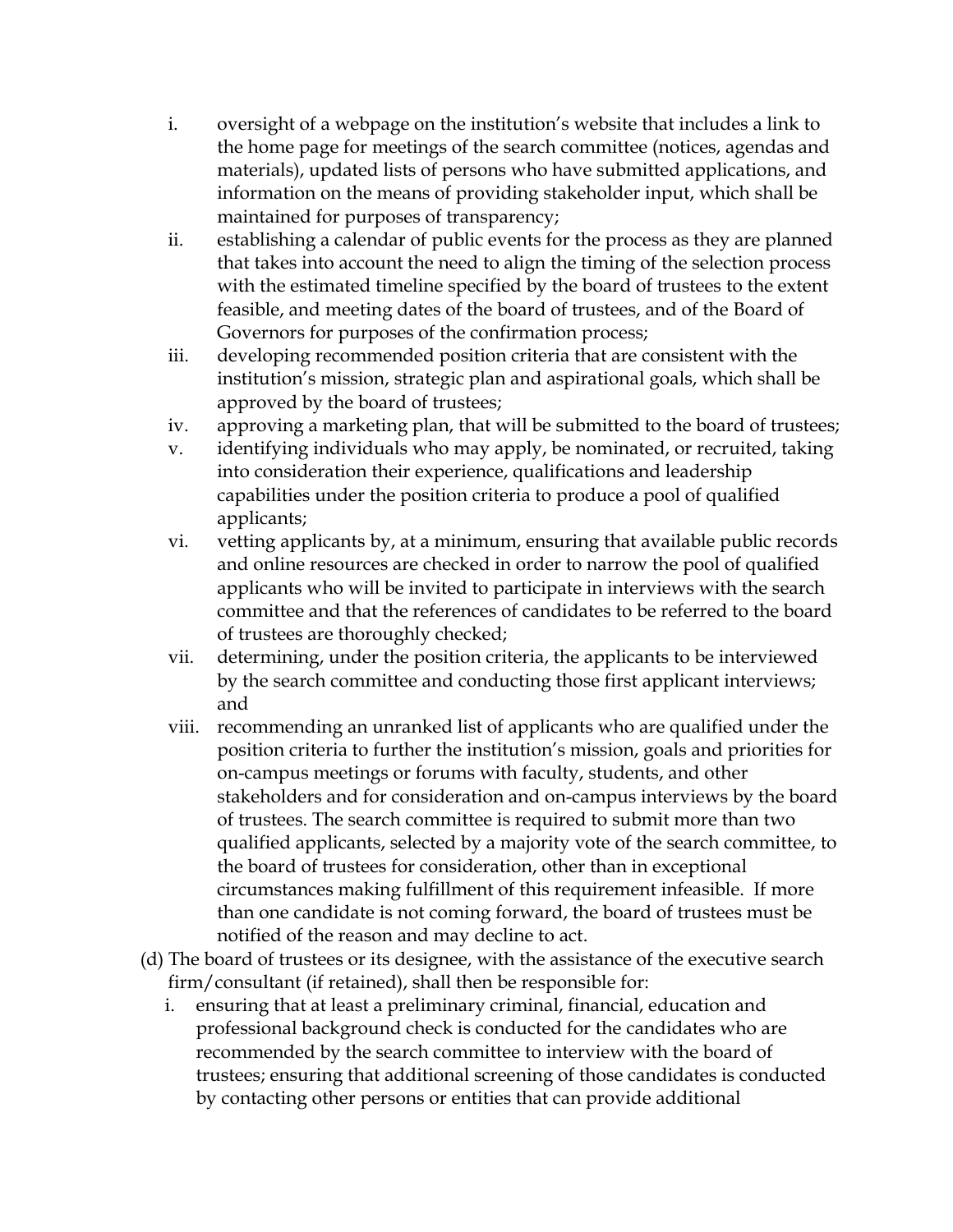information relevant to the position criteria on the candidate's job performance in his or her current and past positions, an assessment of the candidate's leadership capabilities and management style, ability to work with various stakeholders, and expected effectiveness as an advocate for the institution and the State University System; and ensuring that a background check of the president-elect is finalized prior to recommendation of the president-elect to the Board of Governors for confirmation;

- ii. selecting final candidates for on-campus meetings with faculty, students, the board of trustees, and other stakeholders;
- iii. selecting a final qualified candidate under the position criteria as presidentelect for recommendation to the Board of Governors for confirmation;
- iv. drafting an employment contract covering the financial and key performance terms, to be reviewed by the Board of Governors general counsel prior to execution for compliance with state law, that is consistent with the compensation range approved by the board of trustees, and that is contingent upon confirmation of the candidate by the Board of Governors; and
- v. submitting a written description of the selection process and criteria, the president-elect's qualifications, and a copy of the employment contract to the Board of Governors for consideration in the confirmation process. The president-elect is not eligible to commence employment with the institution or execute the employment contract prior to confirmation by the Board of Governors.
- (2) The Board of Governors' member who serves on the search committee shall be responsible for reporting on the progress of the search and selection process at each regularly scheduled meeting of the Board, and shall serve as a member of any search committee subcommittee established for the purpose of analyzing the appropriate range of compensation for the final candidate. As part of the member's report to the Board, the member will keep the Board informed on matters relating to the range of compensation and other material terms of any proposed employment contract discussed by the search committee or the board of trustees during the search process.
- (3) The Chancellor shall brief the president-elect in preparation for the meeting at which the candidate shall be presented to the Board of Governors for confirmation.
- (4) The president-elect shall personally appear before the Board of Governors at a scheduled meeting for an interview as part of the confirmation process. The Chair of the board of trustees, or designee, will describe the search process and the material terms of the proposed employment contract, and introduce the presidentelect to the Board. The president-elect should be prepared to respond to questions related to the institution's mission under its strategic plan, general awareness of